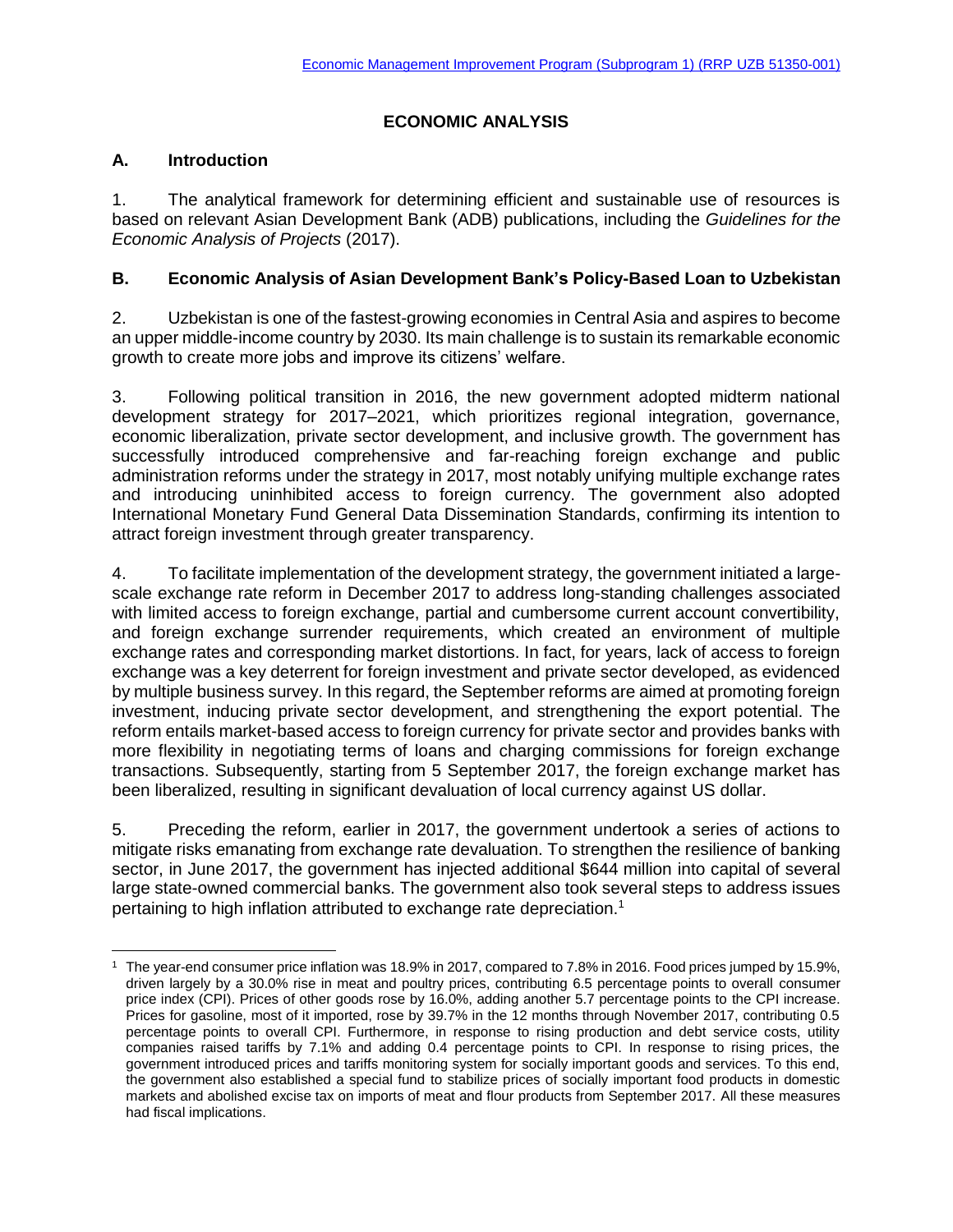6. The September exchange rate devaluation strained balance sheets of major taxpayers, particularly state-owned enterprises, prompting the need for additional tax holidays and exemptions, announced in the second half of 2017. While unification has probably increased receipts for some items, such as VAT, the overall impact on revenues was negative. At the same time, budget expenditures rose, with the continued downsizing of public administration offsetting some of the rise in outlays as government moved to mitigate the adverse impact of reforms on vulnerable groups and strategic industries. Consequently, the augmented budget, including the balance of Uzbekistan Fund for Reconstruction and Development (UFRD), is estimated to record a deficit of 3.3% of gross domestic product (GDP) in 2017.

7. In this environment, expectations of commensurate fiscal response to mitigate social risks, promote private sector growth and sustain delivery of key public services are very high, as evidenced by unprecedented review of 2018 state budget by both executive and legislative branches in December 2017. The expectations are further built up by numerous sector and thematic development programs, initiated by the government throughout 2017. However, the capacity of authorities to respond to new challenges in effective and inclusive manner is stifled by eroding fiscal space as lower global commodity prices throughout 2012–2017 reduced budget revenues amidst increasing public expenditures. These developments prompted the government to request programmatic lending support from ADB in June 2017.

8. The economic analysis of the proposed Economic Management Improvement Program demonstrates that project benefits considerably outweigh the costs. The key direct benefits considered are classified into three groups: First, higher public investment due to additional fiscal space attributed to (i) medium-term budgetary framework (MTBF) based budget making, and improved internal controls; (ii) reduced fiscal transfers to large state-owned enterprises (SOEs) over medium-term; and (iii) savings from greater efficiency and cessation of systemic leakages. Fiscal space created under the program, helps to raise public investment. Second, higher private investment due to improved financial intermediations, and crowding-in attributed to higher public investment on infrastructure. Improved private investment in the state leading to higher growth, and larger employment opportunities. Third, better service delivery due to improved performance of SOEs.

## **C. Development Financing Needs**

9. Sharp devaluations in 2017 has led to increased budget expenditure. Government revenues and income of the Fund for Reconstruction and Development of Uzbekistan also declined. These adjustments were necessary to facilitate mitigation of the adverse impact of reforms on vulnerable groups; and ensuring smooth functioning of strategic industries including SOEs, banks and financial institutions. These additional budget expenditures and revenue losses are summarized in Table 1. However, this has resulted in a budget deficit of almost 3.3% of GDP in 2017 (as against a deficit figure of 0.6% in 2016). This has necessitated support from the development partners to support development financing needs protect key development spending during the time of hard budget constraint.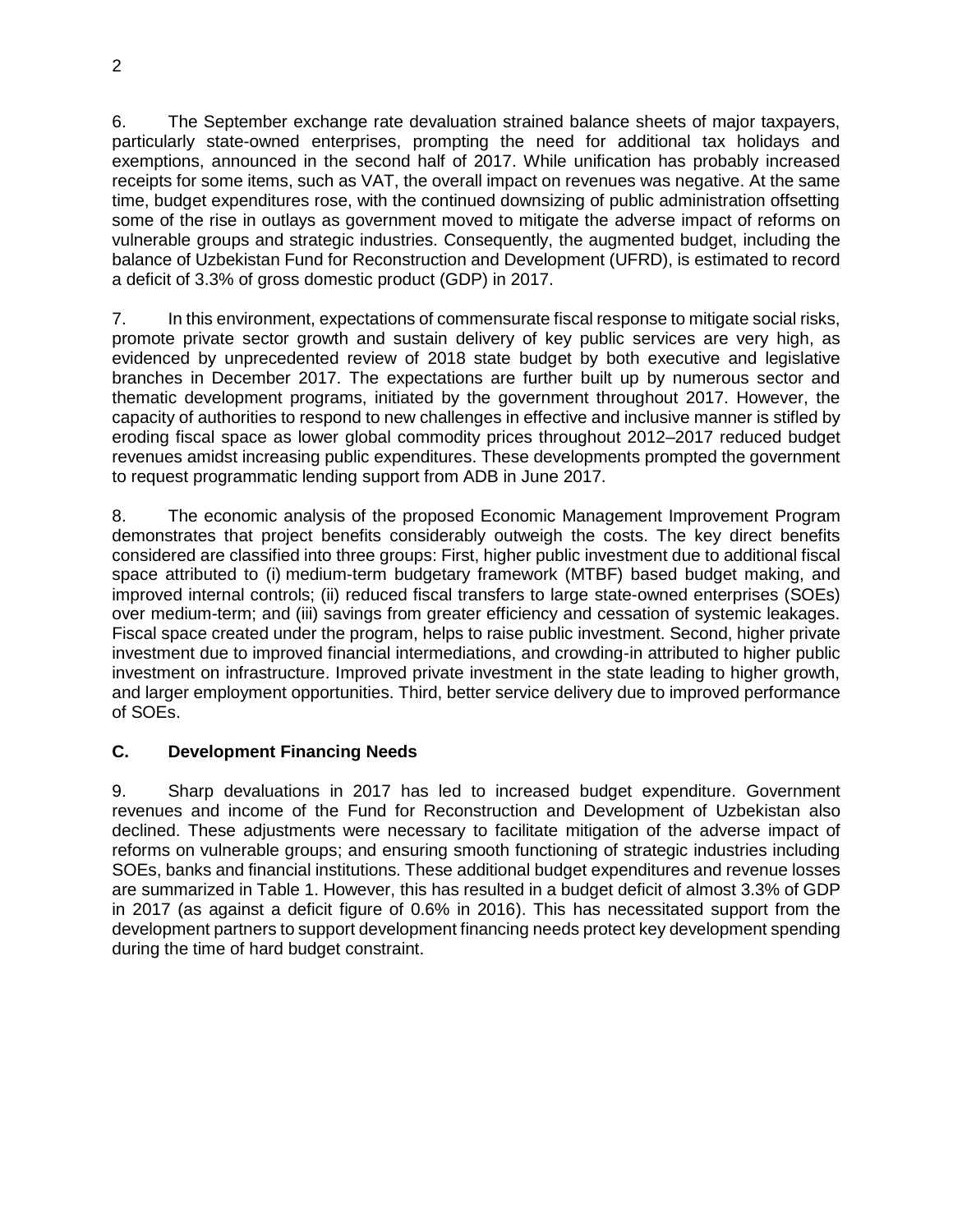| No.          | Description of adopted programs                                                                                                                                                                                                              | <b>Total projected need</b> |                   |
|--------------|----------------------------------------------------------------------------------------------------------------------------------------------------------------------------------------------------------------------------------------------|-----------------------------|-------------------|
|              |                                                                                                                                                                                                                                              | <b>Billion UZS</b>          | <b>Million \$</b> |
| $\mathbf{1}$ | Support of banking sector                                                                                                                                                                                                                    | 5,149.6                     | 643.7             |
| $\mathbf{2}$ | Measures to support price stabilization of products of<br>social importance including:                                                                                                                                                       | 4,340.4                     | 542.6             |
|              | Fund for price stabilization fund of food products                                                                                                                                                                                           | 2,400.0                     | 300.0             |
|              | Compensation of cost escalation of imported<br>pharmaceuticals due to the exchange rate increase<br>of foreign currencies                                                                                                                    | 1,680.0                     | 210.0             |
|              | Prevention of drastic increase of tariffs of potable<br>water (provision of subsidies to enterprises for<br>covering the exchange rate<br>difference<br>of<br>expenditures related to servicing the loans in foreign<br>currency)            | 260.4                       | 32.6              |
| $\mathbf{3}$ | Abolishment or reduction of tax rates and customs<br>payments including:                                                                                                                                                                     | 2,870.0                     | 358.8             |
|              | Abolishment or reduction of customs payment rates<br>(excise tax and customs fees)                                                                                                                                                           | 2,200.0                     | 275.0             |
|              | Reduction of tax rates on petroleum and diesel fuel                                                                                                                                                                                          | 670.0                       | 83.8              |
| 4            | Moratorium on interest and principal payments, due<br>for repayment of debts during September 2017-<br>December 2018 in foreign currency, of state-owned<br>enterprises from Fund for Reconstruction and<br>Development and commercial banks | 1,772.8                     | 221.6             |
| 5            | Measures to cover one-time additional expenditures<br>of state-owned enterprises and budget entities due to<br>the exchange rate policy liberalization and revision of<br>tariffs of selected goods with regulated prices                    | 3,147.3                     | 393.4             |
|              | including:                                                                                                                                                                                                                                   |                             |                   |
|              | Support of basic sectors in the conditions of currency<br>market liberalization                                                                                                                                                              | 535.6                       | 67.0              |
|              | Coverage of additional expenditures of budget<br>organizations in response to the increase of utility<br>tariffs and prices of fuel and lubricants                                                                                           | 2,611.7                     | 326.5             |
|              | <b>Total</b>                                                                                                                                                                                                                                 | 17,280.1                    | 2,160.1           |

### **Table 1: Summary of Increases in Budget Expenditure Items and Revenue Losses (2017–2018)**

Source: Government of Uzbekistan; ADB staff estimates.

### **D. Economic Benefits<sup>2</sup>**

10. **Higher and productive public investment.** Amidst the ongoing reforms and the associated increases in budget expenditure of \$2.2 billion (4.5% of the 2017 GDP), the government aims to enlarge the fiscal space to finance the projected public investments amounting to \$4.2 billion in 2018.<sup>3</sup> In view of the government's medium-term development targets, the increasing public investments are expected to impact fiscal situation unless reforms are initiated to improve allocative efficiency of scarce public resources. The proposed loan facilitates adoption of the MTBF, improvement of internal controls in budgeting, and improved performance of SOEs. Improved performance of SOEs will eventually lead to lower fiscal transfers from the state budget. Fiscal outlays to SOEs (loans and equity together) constitute 4.5% of GDP in 2017. These policy reforms are expected to improve allocative efficiency of scarce public resources and

 $\overline{\phantom{a}}$ <sup>2</sup> See also Figure 1 below.

<sup>&</sup>lt;sup>3</sup> The public investments comprise funding from the state budget (9.0% of total investments), state targeted funds (14.4%), UFRD (22.3%), and foreign investments and loans under the government guarantee (54.3%).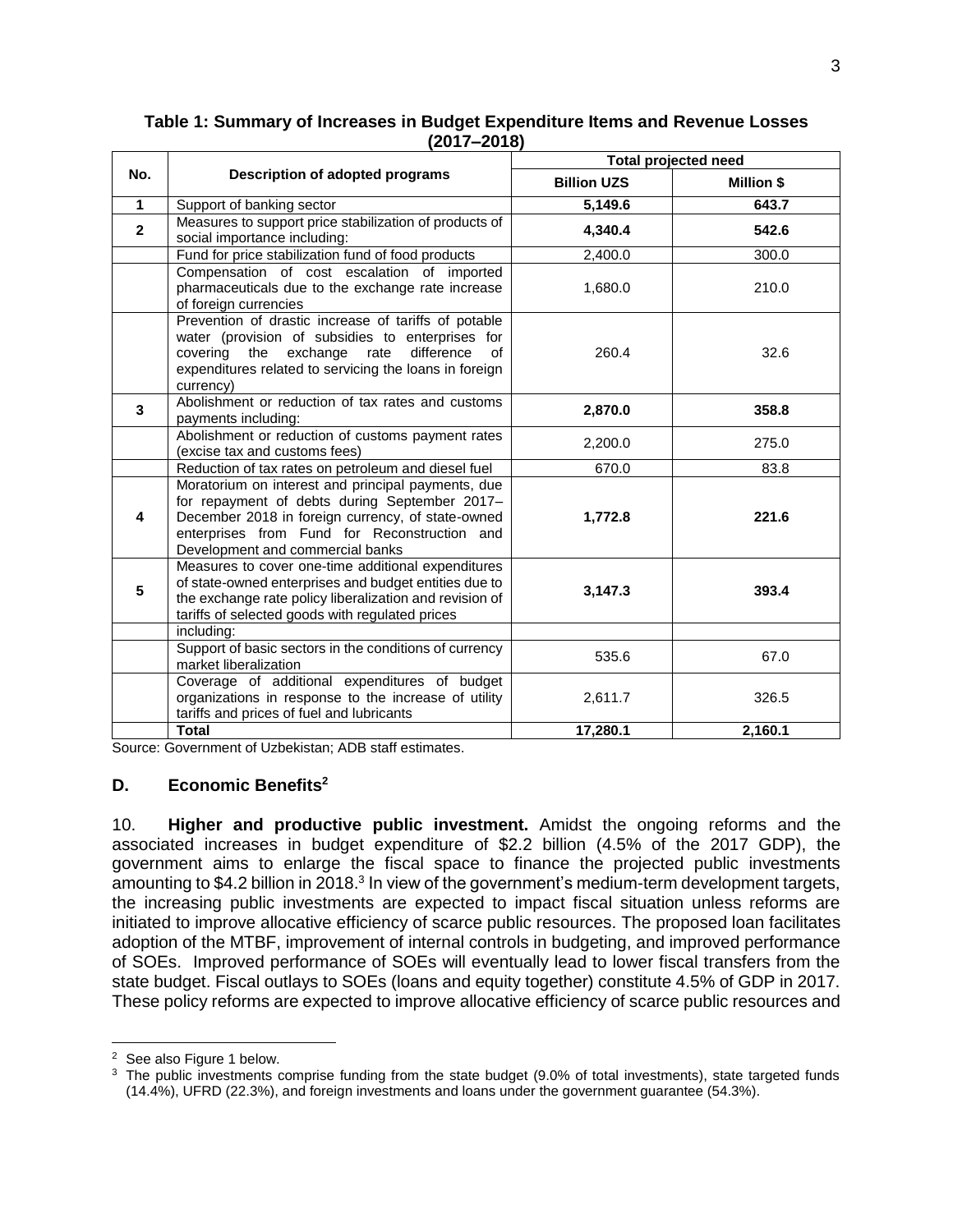enable the government to align the budget resources with its medium-term development targets. This will certainly improve efficiency and outcome orientation of public investment. In addition, the creation of fiscal head room, through these reforms, will enable the government to finance the growing public social spending in social sector that are projected to increase to 56.4% (2018) from 54.5% (2017) of the state budget expenditures<sup>4</sup>.

11. **Higher private investment.** The government-led investment is one of the key growth drivers in the country. Gross capital formation rose by 9.6% and 7.1%, respectively, in 2016 and 2017–mainly attributed to the government spending for social infrastructure, including housing and health facilities. The role of private investment in growth is presumably modest due to inadequate financial intermediation.<sup>5</sup> As a proxy for the private sector, small business and private entrepreneurship account for 32.0% of investments, 53.3% of GDP, and 78.3% of employment as of 2017.<sup>6</sup> In view of potential role of private sector in investments, the program promotes, through selected policy actions, the banking supervision, expansion of local currency bank credits to private sector (by restricting directed lending), and adoption of law on public-private partnership (PPP). More regular banking supervision–capital and liquidity assessments–aimed to improve banks' performance, enabling them to provide cheaper and more efficient financing for private investments. There are three other channels to promote private investment: (i) improved efficiency of public investment, especially on infrastructure will have a crowding-in impact on private investment; (ii) the PPP framework also facilitates the crowding-in of the private sector in infrastructure development investments; and (iii) improved economic management and consequent macroeconomic stability will be an important driver of foreign direct investment. These reforms are expected to have a significant impact on growth and employment opportunities through enhanced private participation in economic activities.

12. **Improved SOE Performance Leading to Better service delivery.** SOEs dominate important segments of the economy—energy, mining, metallurgy, telecommunications, and transportation. The adverse effects of the foreign exchange liberalization on SOE's financial performance led to SOEs' utility tariff adjustments without adequate improvement in service delivery. In 2017, tariff increases for basic utilities were significant–electricity (by 7.0%), natural gas (7.0%), water supply and sewerage (10.3%), hot water supply (4.7%), and heating (4.9%). Further adjustments are expected during 2018–2019. Considering the spending on utility and transportation and communication services account for 7.7% and 6.1%, respectively, of the average household consumption expenditure, the burden of reform costs is mainly passed onto over 6.4 million households as consumers of SOEs' services. In terms of service delivery quality, urban–rural disparities persist in the connectivity of households to key utilities. Centralized networks of water supply, sanitation, and gas cover 50.4%, 9.2%, and 62.5%, respectively, of the housing stock in rural areas in 2016. In contrast, 84.1%, 54.7%, and 85.6% of urban houses and apartments are connected to the water-supply, sanitation, and gas networks respectively. In addition to accessibility, the availability of utilities is characterized by frequent outages, undermining respective SOEs' performance. The program aims to improve financial viability of selected SOEs through promoting: (i) corporate governance rules based on 2015 Organization for Economic Cooperation and Development Corporate Governance Guidelines for SOEs; (ii) divestment of selected non-core assets; and (iii) introduction of international best practices in

l <sup>4</sup> Education (55.7% of public social spending in state budget), healthcare (27.3%), and social protection (9.0%) dominate the total social expenditures in the 2018 state budget.

<sup>5</sup> The World Bank's enterprise surveys in 2015 indicated the close to 75.0% of firms did not use banks loans and the value of collateral averaged 176.0% of the loan amount.

<sup>&</sup>lt;sup>6</sup> Due to data constraint in estimating the role of private sector in the economy, including investments, small business and private entrepreneurship are approximated to the private sector.